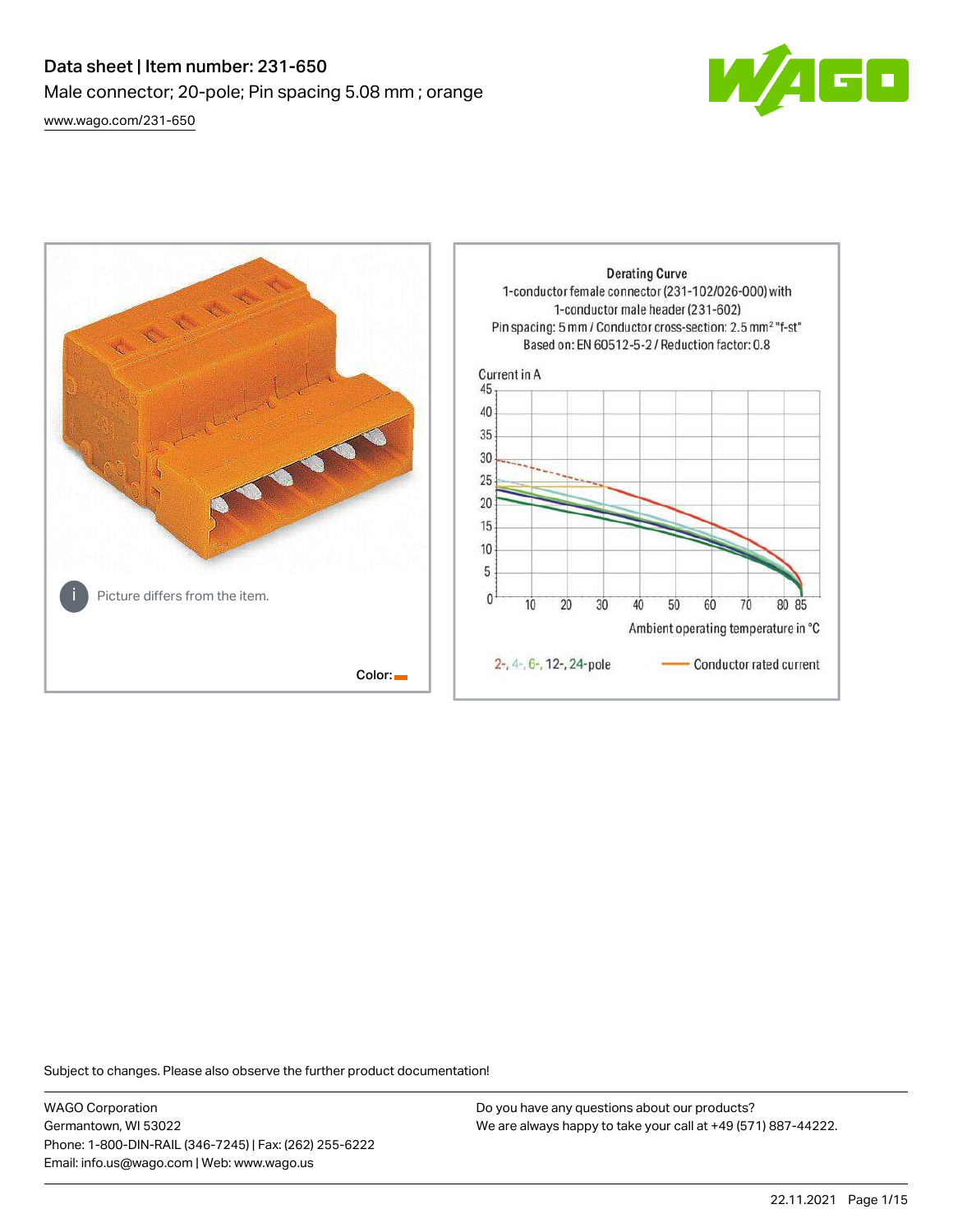60



```
L = (pole no. -1) x pin spacing +8.2 mm
```
 $L_1 = L - 1.7$  mm

```
L_2 = L - 1.2 mm
```
#### Item description

- $\blacksquare$ Universal connection for all conductor types
- Easy cable pre-assembly and on-unit wiring via vertical and horizontal CAGE CLAMP<sup>®</sup> actuation  $\blacksquare$
- П For wire-to-wire and board-to-wire connections
- $\blacksquare$ Versions available with snap-in mounting feet or flanges for panel or through-panel mounting

Subject to changes. Please also observe the further product documentation!

WAGO Corporation Germantown, WI 53022 Phone: 1-800-DIN-RAIL (346-7245) | Fax: (262) 255-6222 Email: info.us@wago.com | Web: www.wago.us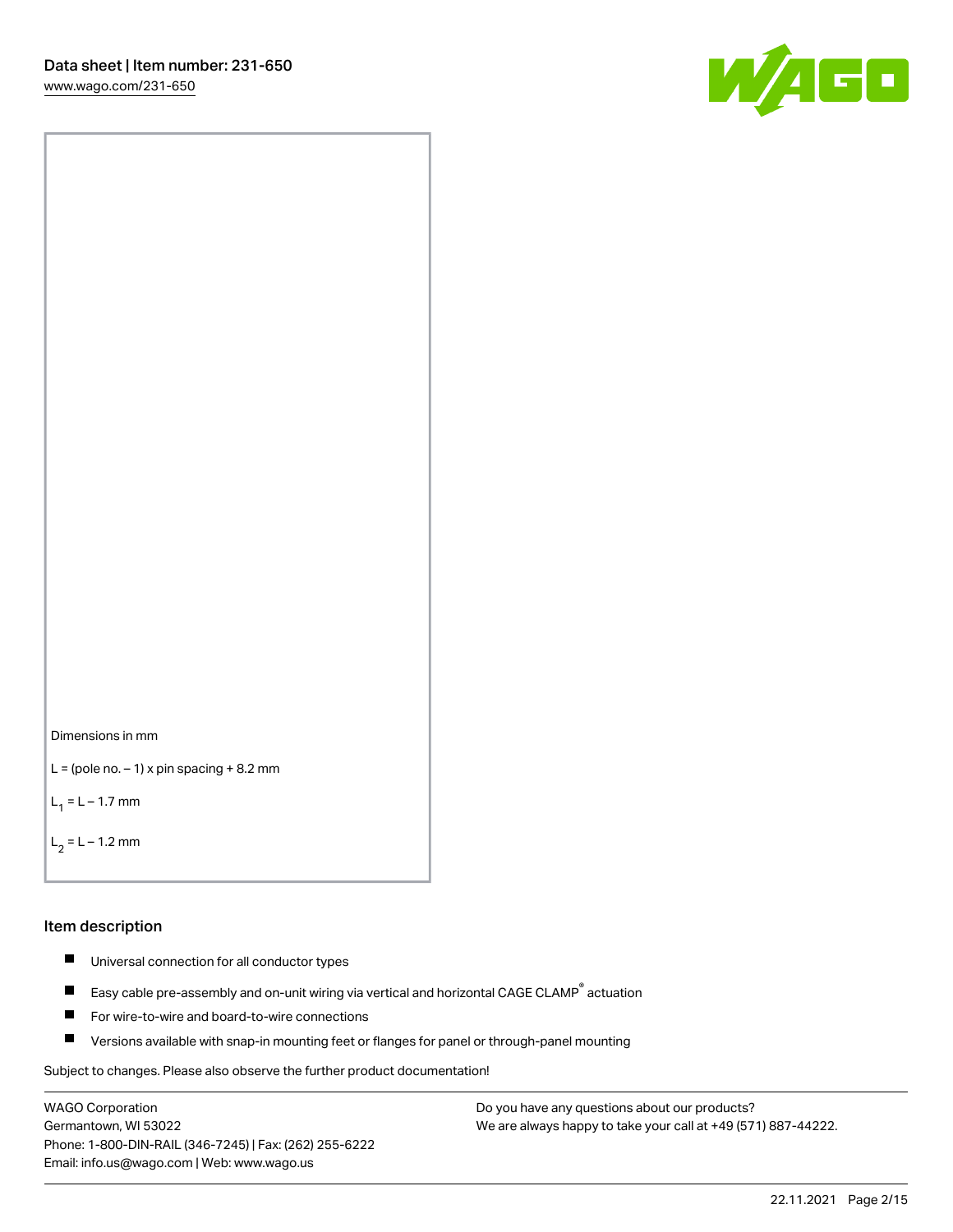$\blacksquare$ With coding fingers



#### Data Notes

| Safety information 1 | The MCS-MULTI CONNECTION SYSTEM includes connectors<br>without breaking capacity in accordance with DIN EN 61984. When<br>used as intended, these connectors must not be connected<br>/disconnected when live or under load. The circuit design should<br>ensure header pins, which can be touched, are not live when<br>unmated. |
|----------------------|-----------------------------------------------------------------------------------------------------------------------------------------------------------------------------------------------------------------------------------------------------------------------------------------------------------------------------------|
| Variants:            | Other pole numbers<br>Gold-plated or partially gold-plated contact surfaces<br>Other versions (or variants) can be requested from WAGO Sales or<br>configured at https://configurator.wago.com/                                                                                                                                   |

## Electrical data

## IEC Approvals

| Ratings per                 | IEC/EN 60664-1                                                       |
|-----------------------------|----------------------------------------------------------------------|
| Rated voltage (III / 3)     | 320 V                                                                |
| Rated surge voltage (III/3) | 4 <sub>kV</sub>                                                      |
| Rated voltage (III/2)       | 320 V                                                                |
| Rated surge voltage (III/2) | 4 <sub>k</sub> V                                                     |
| Nominal voltage (II/2)      | 630 V                                                                |
| Rated surge voltage (II/2)  | 4 <sub>k</sub> V                                                     |
| Rated current               | 12A                                                                  |
| Legend (ratings)            | (III / 2) $\triangleq$ Overvoltage category III / Pollution degree 2 |

## UL Approvals

| Approvals per                  | UL 1059 |
|--------------------------------|---------|
| Rated voltage UL (Use Group B) | 300 V   |
| Rated current UL (Use Group B) | 15 A    |
| Rated voltage UL (Use Group D) | 300 V   |
| Rated current UL (Use Group D) | 10 A    |

# Ratings per UL

| Rated voltage UL 1977 | 600 V |
|-----------------------|-------|
| Rated current UL 1977 | . .   |

| WAGO Corporation                                       | Do you have any questions about our products?                 |
|--------------------------------------------------------|---------------------------------------------------------------|
| Germantown, WI 53022                                   | We are always happy to take your call at +49 (571) 887-44222. |
| Phone: 1-800-DIN-RAIL (346-7245)   Fax: (262) 255-6222 |                                                               |
| Email: info.us@wago.com   Web: www.wago.us             |                                                               |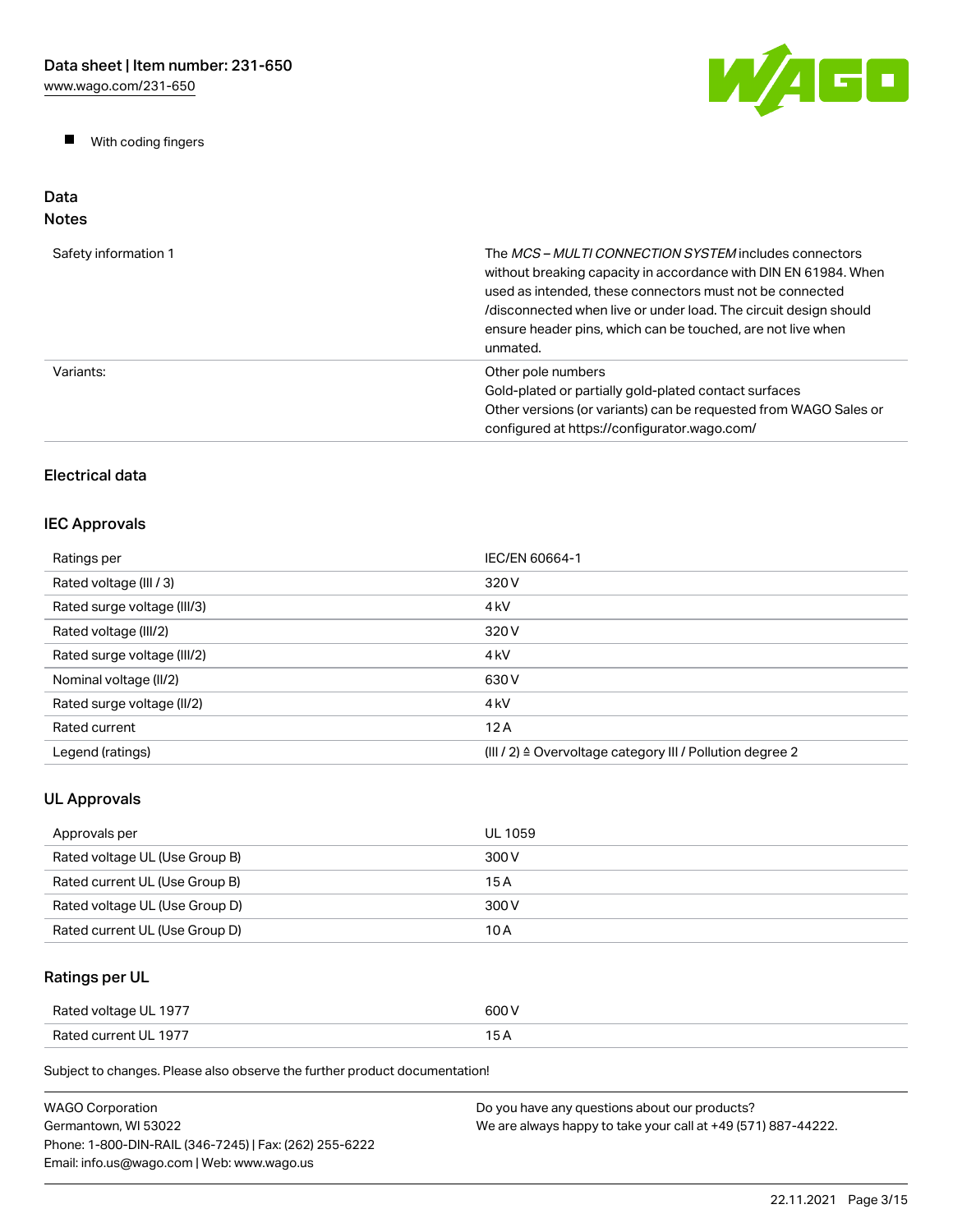

### CSA Approvals

| Approvals per                   | CSA   |
|---------------------------------|-------|
| Rated voltage CSA (Use Group B) | 300 V |
| Rated current CSA (Use Group B) | 15 A  |
| Rated voltage CSA (Use Group D) | 300 V |
| Rated current CSA (Use Group D) | 10 A  |

### Connection data

| Total number of connection points | 20 |
|-----------------------------------|----|
| Total number of potentials        | 20 |
| Number of connection types        |    |
| Number of levels                  |    |

#### Connection 1

| Connection technology                             | CAGE CLAMP <sup>®</sup>                |
|---------------------------------------------------|----------------------------------------|
| Actuation type                                    | Operating tool                         |
| Solid conductor                                   | $0.082.5$ mm <sup>2</sup> / 28  12 AWG |
| Fine-stranded conductor                           | $0.082.5$ mm <sup>2</sup> / 28  12 AWG |
| Fine-stranded conductor; with insulated ferrule   | $0.251.5$ mm <sup>2</sup>              |
| Fine-stranded conductor; with uninsulated ferrule | $0.252.5$ mm <sup>2</sup>              |
| Strip length                                      | $89$ mm / 0.31  0.35 inch              |
| Number of poles                                   | 20                                     |
| Conductor entry direction to mating direction     | 0°                                     |

### Physical data

| Pin spacing | 5.08 mm / 0.2 inch    |
|-------------|-----------------------|
| Width       | 104.8 mm / 4.126 inch |
| Height      | 14.3 mm / 0.563 inch  |
| Depth       | 27.5 mm / 1.083 inch  |

## Plug-in connection

| Contact type (pluggable connector) | Male connector/plug |
|------------------------------------|---------------------|
| Connector (connection type)        | for conductor       |
| Mismating protection               | No                  |
| Locking of plug-in connection      | Without             |

| <b>WAGO Corporation</b>                                | Do you have any questions about our products?                 |
|--------------------------------------------------------|---------------------------------------------------------------|
| Germantown, WI 53022                                   | We are always happy to take your call at +49 (571) 887-44222. |
| Phone: 1-800-DIN-RAIL (346-7245)   Fax: (262) 255-6222 |                                                               |
| Email: info.us@wago.com   Web: www.wago.us             |                                                               |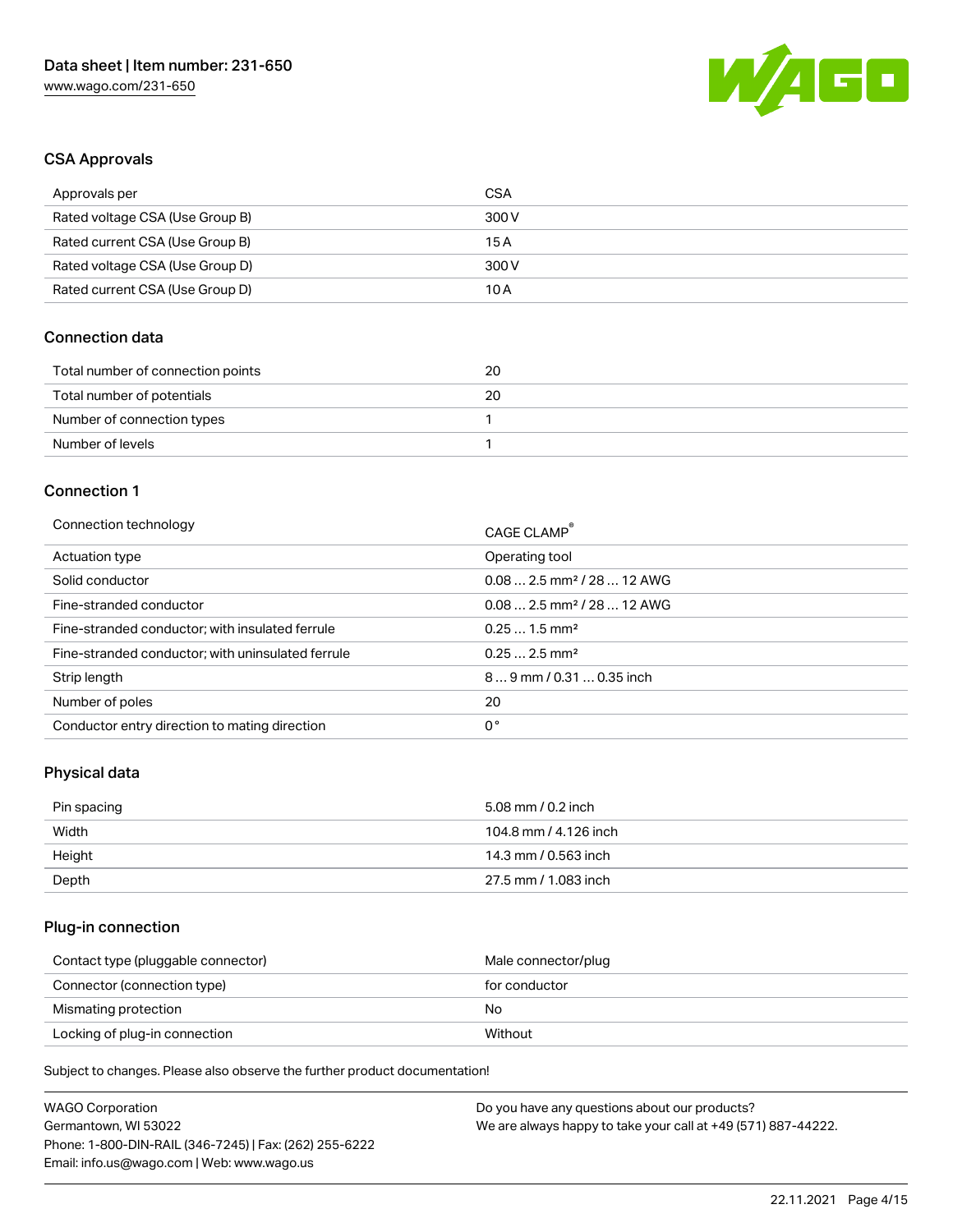

## Material data

| Color                       | orange                                |
|-----------------------------|---------------------------------------|
| Material group              |                                       |
| Insulation material         | Polyamide (PA66)                      |
| Flammability class per UL94 | V <sub>0</sub>                        |
| Clamping spring material    | Chrome nickel spring steel (CrNi)     |
| Contact material            | Electrolytic copper $(E_{\text{Cl}})$ |
| Contact plating             | tin-plated                            |
| Fire load                   | 0.501 MJ                              |
| Weight                      | 30.8 <sub>g</sub>                     |

### Environmental requirements

| Limit temperature range | $-60+100 °C$ |  |
|-------------------------|--------------|--|
|-------------------------|--------------|--|

### Commercial data

| Product Group         | 3 (Multi Conn. System) |
|-----------------------|------------------------|
| PU (SPU)              | 10 Stück               |
| Packaging type        | box                    |
| Country of origin     | <b>DE</b>              |
| <b>GTIN</b>           | 4044918261180          |
| Customs tariff number | 8536694040             |

### Approvals / Certificates

#### Country specific Approvals

| Logo | Approval                                     | <b>Additional Approval Text</b> | Certificate<br>name |
|------|----------------------------------------------|---------------------------------|---------------------|
|      | <b>CB</b><br><b>DEKRA Certification B.V.</b> | IEC 61984                       | NL-39756            |
|      | <b>CSA</b><br>DEKRA Certification B.V.       | C <sub>22.2</sub>               | 1466354             |
| EMA  | <b>KEMA/KEUR</b><br>DEKRA Certification B.V. | EN 61984                        | 2190761.01          |

| <b>WAGO Corporation</b>                                | Do you have any questions about our products?                 |
|--------------------------------------------------------|---------------------------------------------------------------|
| Germantown, WI 53022                                   | We are always happy to take your call at +49 (571) 887-44222. |
| Phone: 1-800-DIN-RAIL (346-7245)   Fax: (262) 255-6222 |                                                               |
| Email: info.us@wago.com   Web: www.wago.us             |                                                               |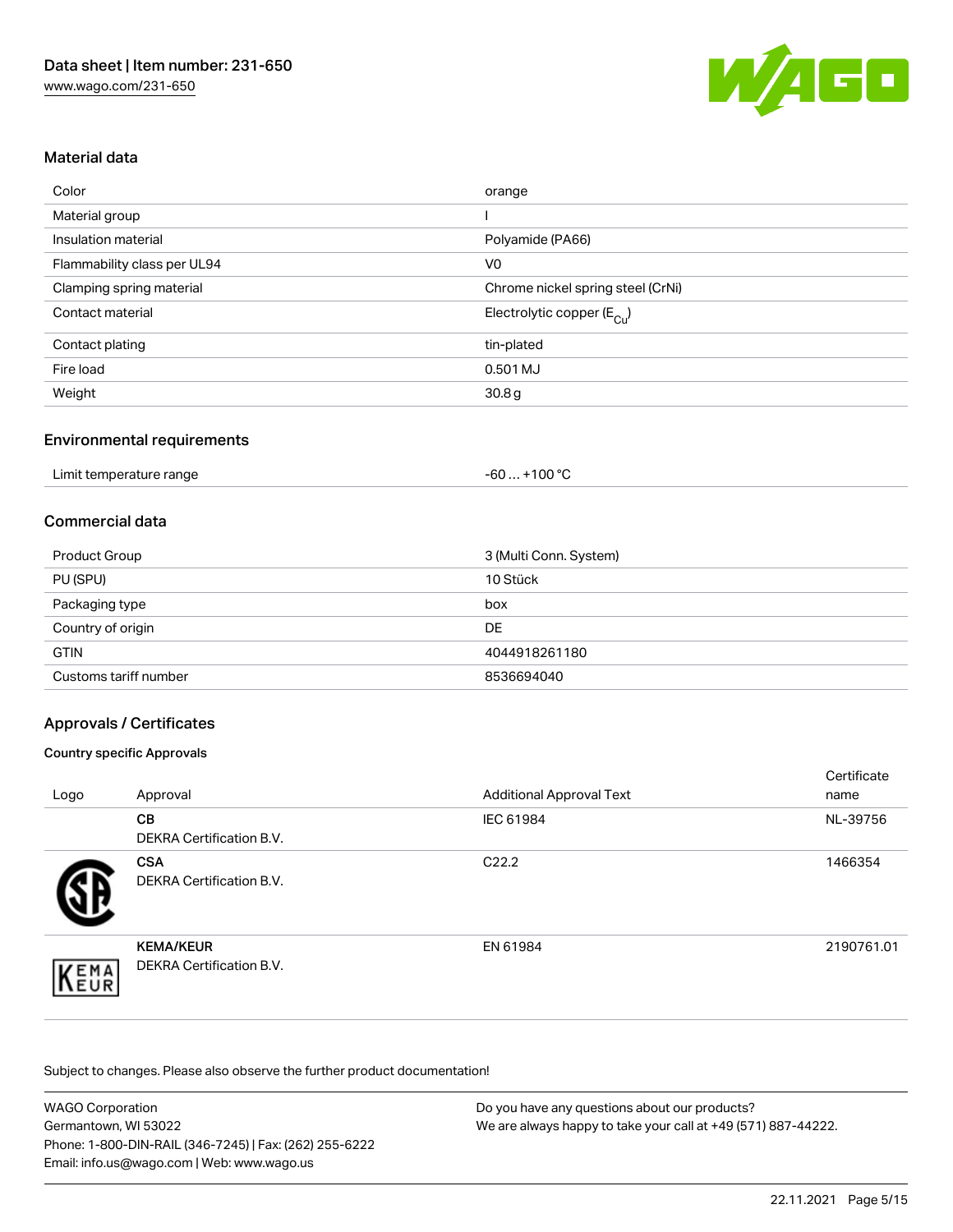

#### Ship Approvals

| Logo                | Approval                                                | <b>Additional Approval Text</b>                                                                   | Certificate<br>name                |
|---------------------|---------------------------------------------------------|---------------------------------------------------------------------------------------------------|------------------------------------|
| ABS                 | <b>ABS</b><br>American Bureau of Shipping               |                                                                                                   | $19 -$<br>HG1869876-<br><b>PDA</b> |
|                     | <b>DNV GL</b><br>Det Norske Veritas, Germanischer Lloyd |                                                                                                   | TAE000016Z                         |
|                     | <b>LR</b><br>Lloyds Register                            | IEC 61984                                                                                         | 96/20035<br>(E5)                   |
| <b>UL-Approvals</b> |                                                         |                                                                                                   |                                    |
| Logo                | Approval                                                | <b>Additional Approval Text</b>                                                                   | Certificate<br>name                |
|                     | <b>UL</b><br>UL International Germany GmbH              | <b>UL 1977</b>                                                                                    | E45171                             |
|                     | <b>UR</b><br>Underwriters Laboratories Inc.             | <b>UL 1059</b>                                                                                    | E45172                             |
| Counterpart         |                                                         |                                                                                                   |                                    |
|                     | Item no.2231-320/008-000<br>conductor per pole; orange  | Female plug; 20-pole; push-button; snap-in mounting feet; 12 AWG max; pin spacing 5.08 mm; 1-     | www.wago.com/2231-320<br>/008-000  |
|                     | Item no.2231-320/026-000                                | Female plug; 20-pole; push-button; 12 AWG max; pin spacing 5.08 mm; 1-conductor per pole; orange  | www.wago.com/2231-320<br>/026-000  |
|                     | Item no.2231-320/031-000<br>per pole; orange            | Female plug; 20-pole; push-button; mounting flange; 12 AWG max; pin spacing 5.08 mm; 1-conductor  | www.wago.com/2231-320<br>/031-000  |
|                     | Item no.2231-320/102-000<br>conductor per pole; orange  | Female plug; 20-pole; push-button; with integrated end plate; 12 AWG max; pin spacing 5.08 mm; 1- | www.wago.com/2231-320<br>/102-000  |
|                     | Item no.2231-320/037-000                                |                                                                                                   | www.wago.com/2231-320              |

Subject to changes. Please also observe the further product documentation!

pole; orange

WAGO Corporation Germantown, WI 53022 Phone: 1-800-DIN-RAIL (346-7245) | Fax: (262) 255-6222 Email: info.us@wago.com | Web: www.wago.us Do you have any questions about our products? We are always happy to take your call at +49 (571) 887-44222.

Female plug; 20-pole; push-button; locking lever;12 AWG max; pin spacing 5.08 mm;1-conductor per

[/037-000](https://www.wago.com/2231-320/037-000)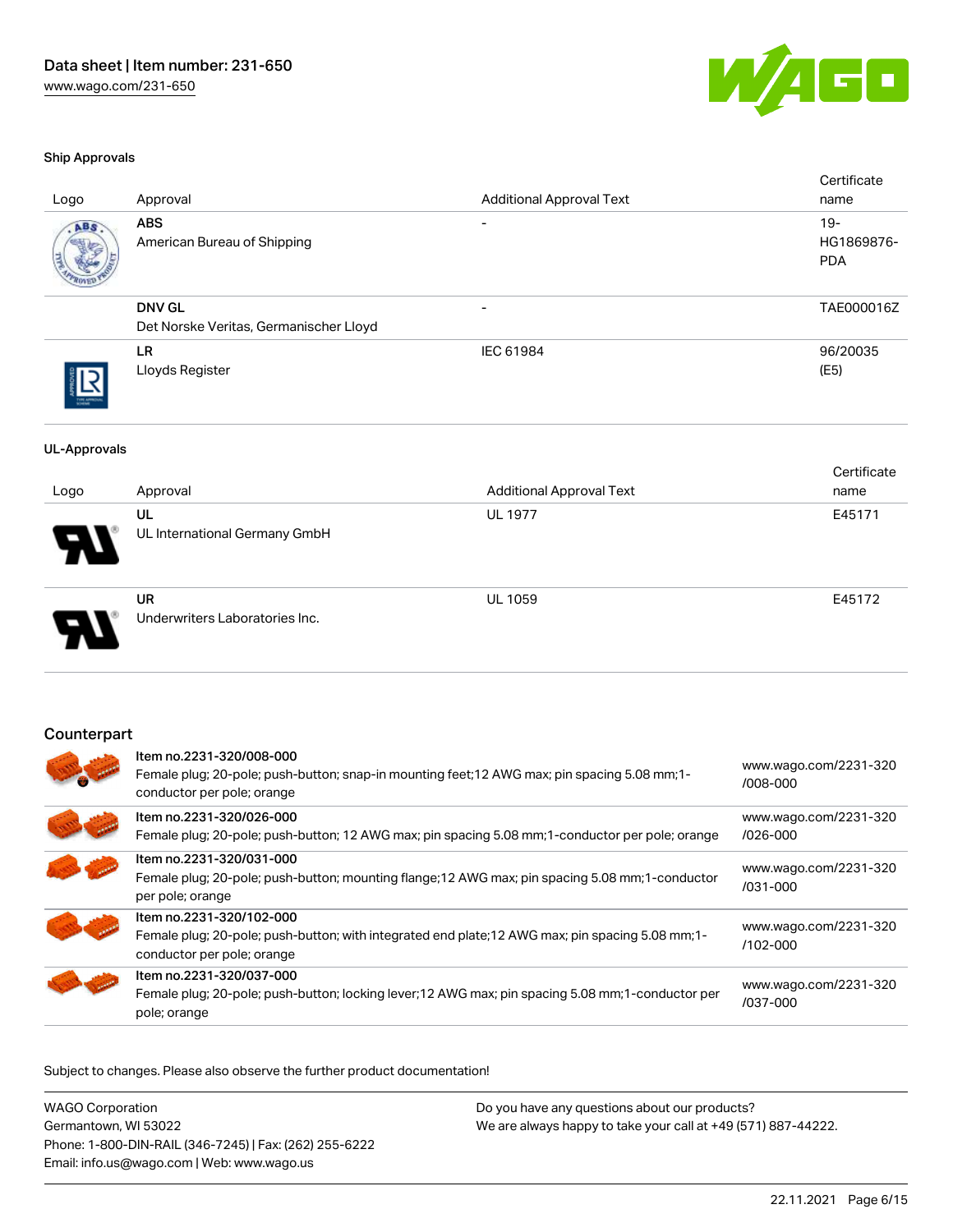

| Item no.231-320/008-000<br>1-conductor female connector; CAGE CLAMP®; 2.5 mm <sup>2</sup> ; Pin spacing 5.08 mm; 20-pole; Snap-in<br>mounting feet; 2,50 mm <sup>2</sup> ; orange     | www.wago.com/231-320<br>/008-000 |
|---------------------------------------------------------------------------------------------------------------------------------------------------------------------------------------|----------------------------------|
| Item no.231-320/026-000<br>1-conductor female connector; CAGE CLAMP®; 2.5 mm <sup>2</sup> ; Pin spacing 5.08 mm; 20-pole; 2,50 mm <sup>2</sup> ;<br>orange                            | www.wago.com/231-320<br>/026-000 |
| Item no.231-320/031-000<br>1-conductor female connector; CAGE CLAMP®; 2.5 mm <sup>2</sup> ; Pin spacing 5.08 mm; 20-pole; clamping<br>collar; 2,50 mm <sup>2</sup> ; orange           | www.wago.com/231-320<br>/031-000 |
| Item no.231-320/037-000<br>1-conductor female connector; CAGE CLAMP®; 2.5 mm <sup>2</sup> ; Pin spacing 5.08 mm; 20-pole; Lateral locking<br>levers; 2,50 mm <sup>2</sup> ; orange    | www.wago.com/231-320<br>/037-000 |
| Item no.231-320/027-000<br>1-conductor female connector; CAGE CLAMP®; 2.5 mm <sup>2</sup> ; Pin spacing 5.08 mm; 20-pole; clamping<br>collar; 2,50 mm <sup>2</sup> ; orange           | www.wago.com/231-320<br>/027-000 |
| Item no.231-320/102-000<br>1-conductor female connector; CAGE CLAMP®; 2.5 mm <sup>2</sup> ; Pin spacing 5.08 mm; 20-pole; with integrated<br>end plate; 2,50 mm <sup>2</sup> ; orange | www.wago.com/231-320<br>/102-000 |
| Item no.232-180<br>THT female header; straight; Pin spacing 5.08 mm; 20-pole; 0.6 x 1.0 mm solder pin; orange                                                                         | www.wago.com/232-180             |
| Item no.232-180/039-000<br>THT female header; straight; Pin spacing 5.08 mm; 20-pole; Locking lever; 0.6 x 1.0 mm solder pin;<br>orange                                               | www.wago.com/232-180<br>/039-000 |
| Item no.232-180/047-000<br>THT female header; straight; Pin spacing 5.08 mm; 20-pole; Spacer flange; 0.6 x 1.0 mm solder pin;<br>orange                                               | www.wago.com/232-180<br>/047-000 |
| Item no.232-180/031-000<br>THT female header; straight; Pin spacing 5.08 mm; 20-pole; clamping collar; 0.6 x 1.0 mm solder pin;<br>orange                                             | www.wago.com/232-180<br>/031-000 |
| Item no.232-280/031-000<br>THT female header; angled; Pin spacing 5.08 mm; 20-pole; clamping collar; 0.6 x 1.0 mm solder pin;<br>orange                                               | www.wago.com/232-280<br>/031-000 |
| Item no.232-280<br>THT female header; angled; Pin spacing 5.08 mm; 20-pole; 0.6 x 1.0 mm solder pin; orange                                                                           | www.wago.com/232-280             |

#### Item no.232-280/047-000

| <b>WAGO Corporation</b>                                | Do you have any questions about our products?                 |
|--------------------------------------------------------|---------------------------------------------------------------|
| Germantown, WI 53022                                   | We are always happy to take your call at +49 (571) 887-44222. |
| Phone: 1-800-DIN-RAIL (346-7245)   Fax: (262) 255-6222 |                                                               |
| Email: info.us@wago.com   Web: www.wago.us             |                                                               |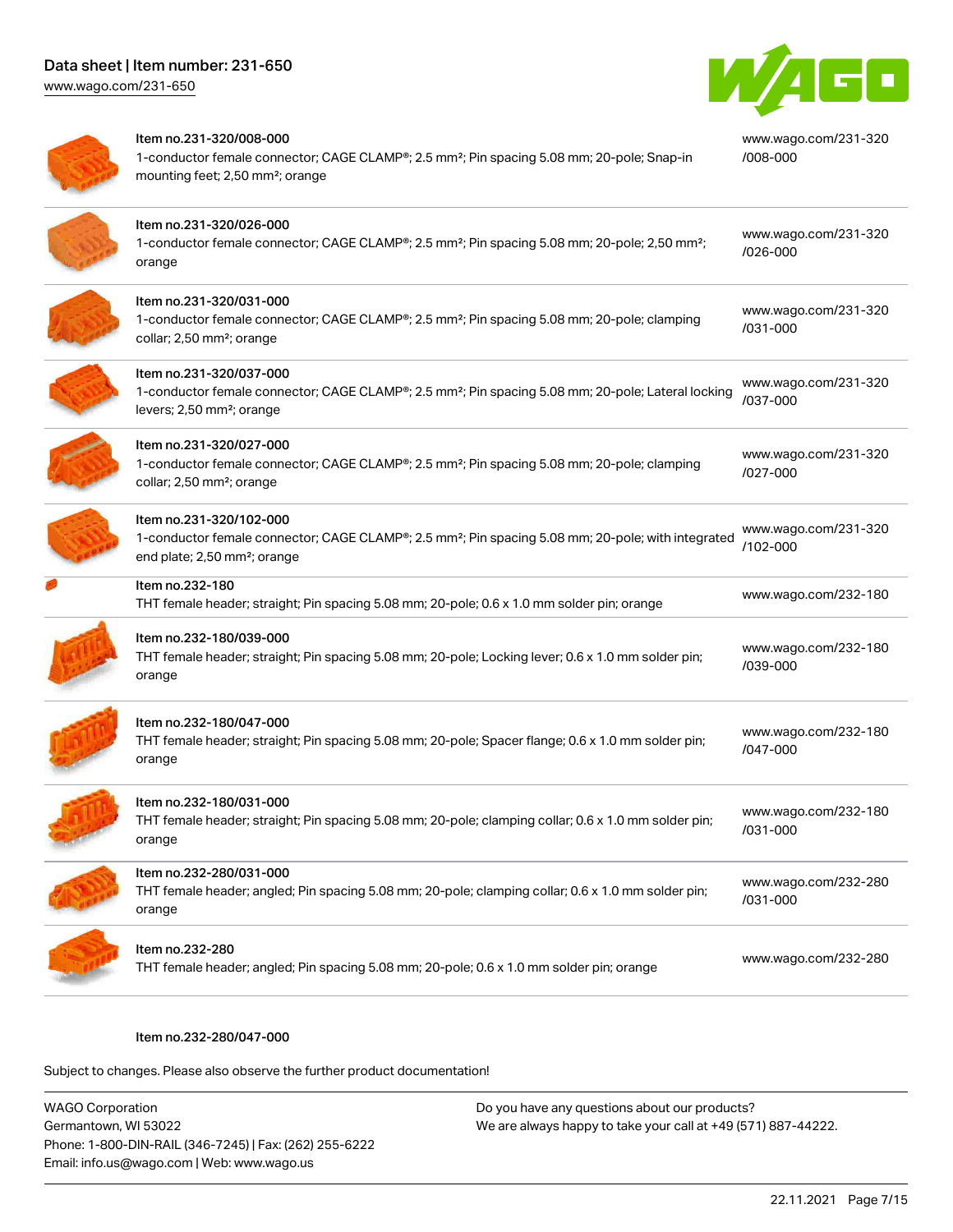[www.wago.com/231-650](http://www.wago.com/231-650)





THT female header; angled; Pin spacing 5.08 mm; 20-pole; Spacer flange; 0.6 x 1.0 mm solder pin; orange

[www.wago.com/232-280](https://www.wago.com/232-280/047-000) [/047-000](https://www.wago.com/232-280/047-000)

| Item no.232-280/039-000<br>THT female header; angled; Pin spacing 5.08 mm; 20-pole; Locking lever; 0.6 x 1.0 mm solder pin;<br>orange                              | www.wago.com/232-280<br>/039-000     |
|--------------------------------------------------------------------------------------------------------------------------------------------------------------------|--------------------------------------|
| ltem no.232-320/026-000<br>1-conductor female connector, angled; CAGE CLAMP®; 2.5 mm <sup>2</sup> ; Pin spacing 5.08 mm; 20-pole; 2,50<br>mm <sup>2</sup> ; orange | www.wago.com/232-320<br>$1026 - 000$ |

# Optional accessories

| Coding                     |                                                                                                                        |                      |
|----------------------------|------------------------------------------------------------------------------------------------------------------------|----------------------|
| Coding                     |                                                                                                                        |                      |
|                            | Item no.: 231-129                                                                                                      | www.wago.com/231-129 |
|                            | Coding key; snap-on type; light gray                                                                                   |                      |
| Jumpers                    |                                                                                                                        |                      |
| Jumper                     |                                                                                                                        |                      |
|                            | Item no.: 231-905                                                                                                      | www.wago.com/231-905 |
|                            | Jumper; for conductor entry; 5-way; insulated; gray                                                                    |                      |
|                            | Item no.: 231-903                                                                                                      |                      |
|                            | Jumper; for conductor entry; 3-way; insulated; gray                                                                    | www.wago.com/231-903 |
|                            | Item no.: 231-907                                                                                                      |                      |
|                            | Jumper; for conductor entry; 7-way; insulated; gray                                                                    | www.wago.com/231-907 |
|                            | Item no.: 231-910                                                                                                      |                      |
|                            | Jumper; for conductor entry; 10-way; insulated; gray                                                                   | www.wago.com/231-910 |
|                            | Item no.: 231-902                                                                                                      |                      |
|                            | Jumper; for conductor entry; 2-way; insulated; gray                                                                    | www.wago.com/231-902 |
|                            |                                                                                                                        |                      |
| <b>Ferrules</b><br>Ferrule |                                                                                                                        |                      |
|                            |                                                                                                                        |                      |
|                            | Item no.: 216-101<br>Ferrule; Sleeve for 0.5 mm <sup>2</sup> / AWG 22; uninsulated; electro-tin plated; silver-colored | www.wago.com/216-101 |
|                            |                                                                                                                        |                      |
|                            | Item no.: 216-104                                                                                                      | www.wago.com/216-104 |
|                            | Ferrule; Sleeve for 1.5 mm <sup>2</sup> / AWG 16; uninsulated; electro-tin plated; silver-colored                      |                      |
|                            | Item no.: 216-106                                                                                                      | www.wago.com/216-106 |
|                            | Ferrule; Sleeve for 2.5 mm <sup>2</sup> / AWG 14; uninsulated; electro-tin plated; silver-colored                      |                      |
|                            | Item no.: 216-102                                                                                                      |                      |
|                            | Ferrule; Sleeve for 0.75 mm <sup>2</sup> / AWG 20; uninsulated; electro-tin plated; silver-colored                     | www.wago.com/216-102 |

WAGO Corporation Germantown, WI 53022 Phone: 1-800-DIN-RAIL (346-7245) | Fax: (262) 255-6222 Email: info.us@wago.com | Web: www.wago.us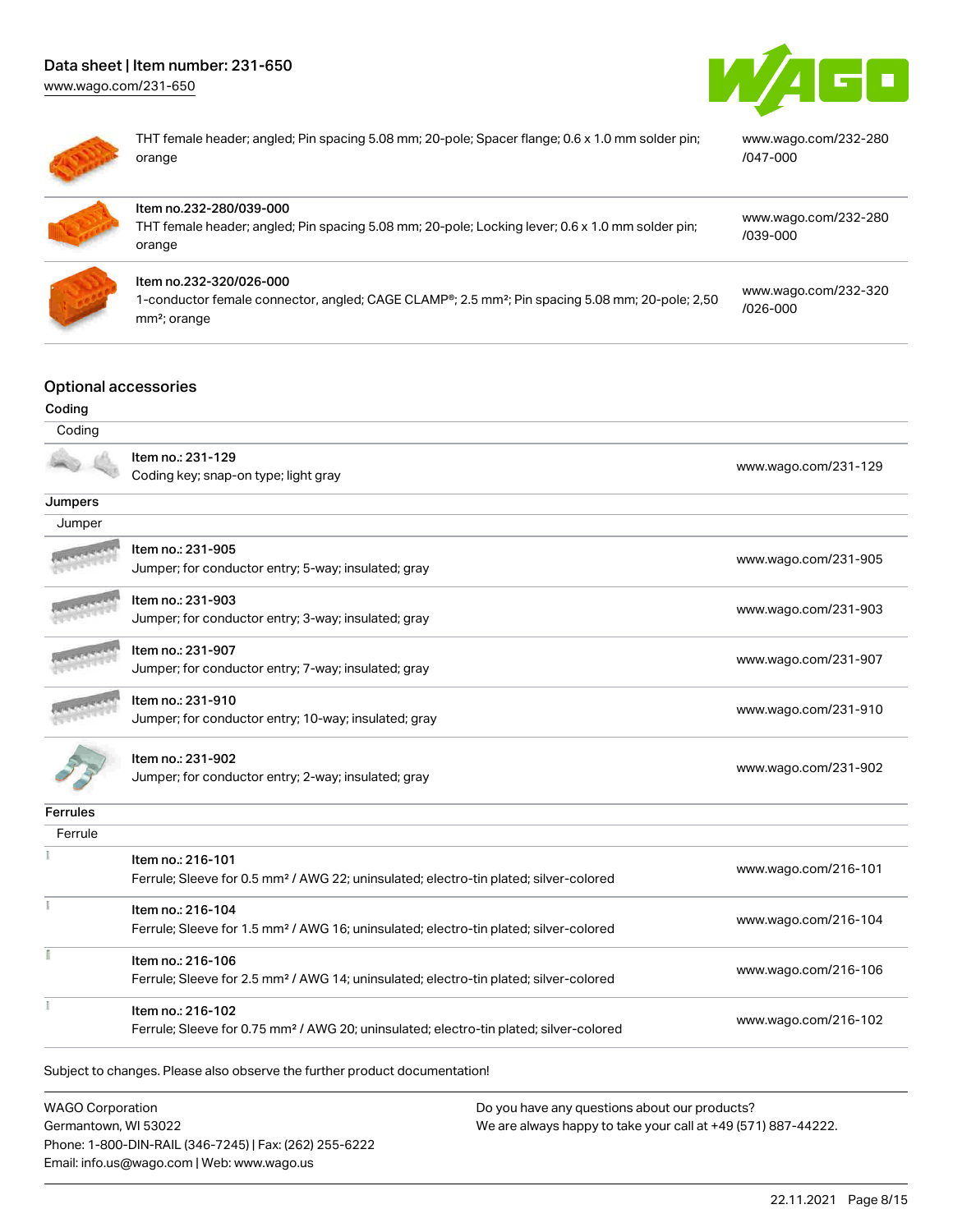Phone: 1-800-DIN-RAIL (346-7245) | Fax: (262) 255-6222

Email: info.us@wago.com | Web: www.wago.us

[www.wago.com/231-650](http://www.wago.com/231-650)



|    | Item no.: 216-103<br>Ferrule; Sleeve for 1 mm <sup>2</sup> / AWG 18; uninsulated; electro-tin plated                                                                                              |                                                                                                                | www.wago.com/216-103 |
|----|---------------------------------------------------------------------------------------------------------------------------------------------------------------------------------------------------|----------------------------------------------------------------------------------------------------------------|----------------------|
| ī. | Item no.: 216-123<br>Ferrule; Sleeve for 1 mm <sup>2</sup> / AWG 18; uninsulated; electro-tin plated; silver-colored                                                                              |                                                                                                                | www.wago.com/216-123 |
|    | Item no.: 216-122<br>Ferrule; Sleeve for 0.75 mm <sup>2</sup> / AWG 20; uninsulated; electro-tin plated; silver-colored                                                                           |                                                                                                                | www.wago.com/216-122 |
| I. | Item no.: 216-124<br>Ferrule; Sleeve for 1.5 mm <sup>2</sup> / AWG 16; uninsulated; electro-tin plated                                                                                            |                                                                                                                | www.wago.com/216-124 |
|    | Item no.: 216-142<br>Ferrule; Sleeve for 0.75 mm <sup>2</sup> / 18 AWG; uninsulated; electro-tin plated; electrolytic copper; gastight<br>crimped; acc. to DIN 46228, Part 1/08.92                |                                                                                                                | www.wago.com/216-142 |
|    | Item no.: 216-132<br>Ferrule; Sleeve for 0.34 mm <sup>2</sup> / AWG 24; uninsulated; electro-tin plated                                                                                           |                                                                                                                | www.wago.com/216-132 |
| ī. | Item no.: 216-121<br>Ferrule; Sleeve for 0.5 mm <sup>2</sup> / AWG 22; uninsulated; electro-tin plated; silver-colored                                                                            |                                                                                                                | www.wago.com/216-121 |
|    | Item no.: 216-143<br>Ferrule; Sleeve for 1 mm <sup>2</sup> / AWG 18; uninsulated; electro-tin plated; electrolytic copper; gastight<br>crimped; acc. to DIN 46228, Part 1/08.92                   |                                                                                                                | www.wago.com/216-143 |
|    | Item no.: 216-131<br>Ferrule; Sleeve for 0.25 mm <sup>2</sup> / AWG 24; uninsulated; electro-tin plated; silver-colored                                                                           |                                                                                                                | www.wago.com/216-131 |
|    | Item no.: 216-141<br>Ferrule; Sleeve for 0.5 mm <sup>2</sup> / 20 AWG; uninsulated; electro-tin plated; electrolytic copper; gastight<br>crimped; acc. to DIN 46228, Part 1/08.92                 |                                                                                                                | www.wago.com/216-141 |
|    | Item no.: 216-152<br>Ferrule; Sleeve for 0.34 mm <sup>2</sup> / AWG 24; uninsulated; electro-tin plated                                                                                           |                                                                                                                | www.wago.com/216-152 |
|    | Item no.: 216-203<br>Ferrule; Sleeve for 1 mm <sup>2</sup> / AWG 18; insulated; electro-tin plated; red                                                                                           |                                                                                                                | www.wago.com/216-203 |
|    | Item no.: 216-202<br>Ferrule; Sleeve for 0.75 mm <sup>2</sup> / 18 AWG; insulated; electro-tin plated; gray                                                                                       |                                                                                                                | www.wago.com/216-202 |
|    | Item no.: 216-151<br>Ferrule; Sleeve for 0.25 mm <sup>2</sup> / AWG 24; uninsulated; electro-tin plated                                                                                           |                                                                                                                | www.wago.com/216-151 |
|    | Item no.: 216-204<br>Ferrule; Sleeve for 1.5 mm <sup>2</sup> / AWG 16; insulated; electro-tin plated; black                                                                                       |                                                                                                                | www.wago.com/216-204 |
|    | Item no.: 216-144<br>Ferrule; Sleeve for 1.5 mm <sup>2</sup> / AWG 16; uninsulated; electro-tin plated; electrolytic copper; gastight<br>crimped; acc. to DIN 46228, Part 1/08.92; silver-colored |                                                                                                                | www.wago.com/216-144 |
|    | Item no.: 216-201<br>Ferrule; Sleeve for 0.5 mm <sup>2</sup> / 20 AWG; insulated; electro-tin plated; white                                                                                       |                                                                                                                | www.wago.com/216-201 |
|    | Item no.: 216-223<br>Ferrule; Sleeve for 1 mm <sup>2</sup> / AWG 18; insulated; electro-tin plated; red                                                                                           |                                                                                                                | www.wago.com/216-223 |
|    | Subject to changes. Please also observe the further product documentation!                                                                                                                        |                                                                                                                |                      |
|    | <b>WAGO Corporation</b><br>Germantown, WI 53022                                                                                                                                                   | Do you have any questions about our products?<br>We are always happy to take your call at +49 (571) 887-44222. |                      |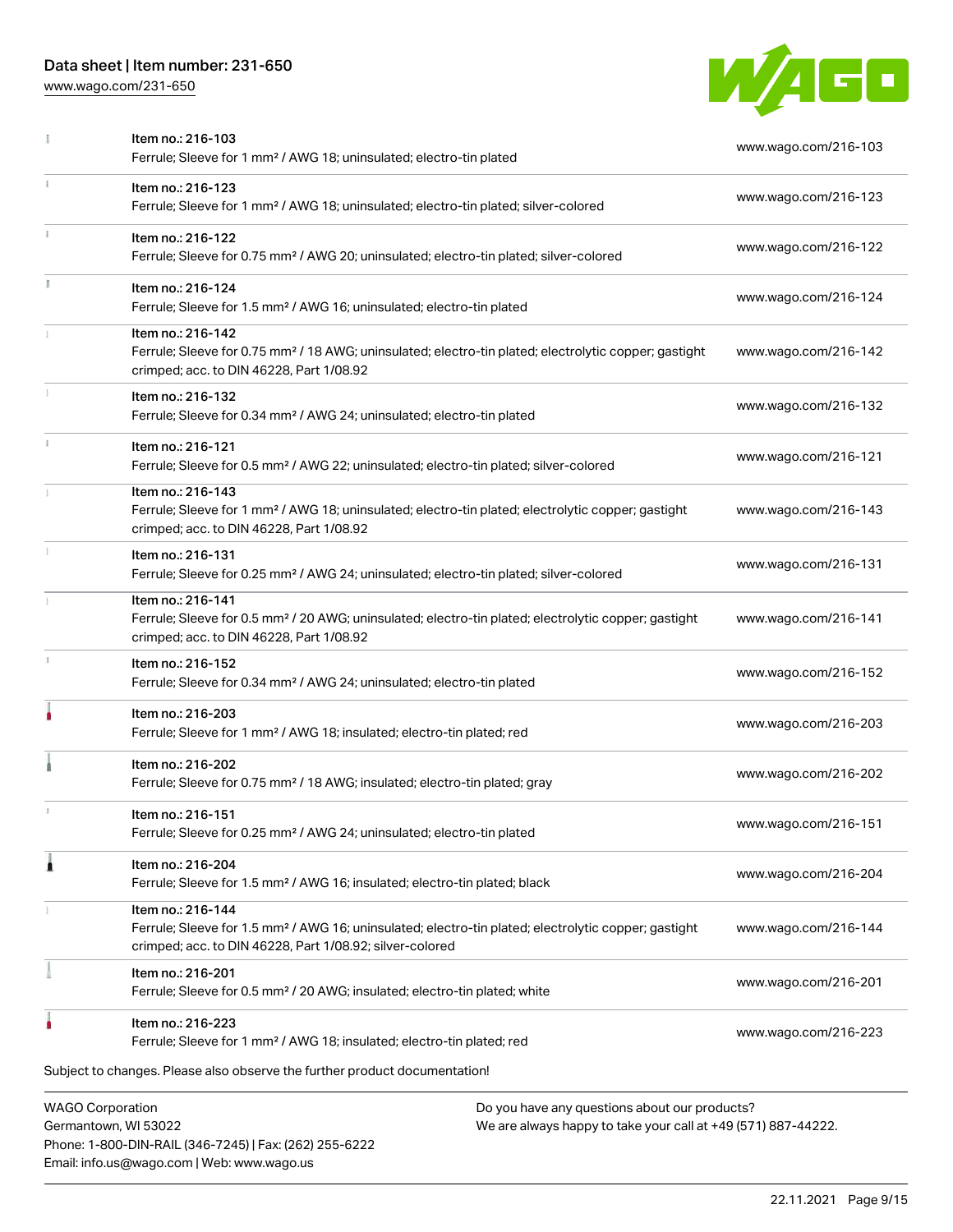[www.wago.com/231-650](http://www.wago.com/231-650)



|               | Item no.: 216-241<br>Ferrule; Sleeve for 0.5 mm <sup>2</sup> / 20 AWG; insulated; electro-tin plated; electrolytic copper; gastight<br>crimped; acc. to DIN 46228, Part 4/09.90; white                  | www.wago.com/216-241             |
|---------------|---------------------------------------------------------------------------------------------------------------------------------------------------------------------------------------------------------|----------------------------------|
|               | Item no.: 216-242<br>Ferrule; Sleeve for 0.75 mm <sup>2</sup> / 18 AWG; insulated; electro-tin plated; electrolytic copper; gastight<br>crimped; acc. to DIN 46228, Part 4/09.90; gray                  | www.wago.com/216-242             |
|               | Item no.: 216-222<br>Ferrule; Sleeve for 0.75 mm <sup>2</sup> / 18 AWG; insulated; electro-tin plated; gray                                                                                             | www.wago.com/216-222             |
|               | Item no.: 216-221<br>Ferrule; Sleeve for 0.5 mm <sup>2</sup> / 20 AWG; insulated; electro-tin plated; white                                                                                             | www.wago.com/216-221             |
| Â             | Item no.: 216-224<br>Ferrule; Sleeve for 1.5 mm <sup>2</sup> / AWG 16; insulated; electro-tin plated; black                                                                                             | www.wago.com/216-224             |
|               | Item no.: 216-243<br>Ferrule; Sleeve for 1 mm <sup>2</sup> / AWG 18; insulated; electro-tin plated; electrolytic copper; gastight crimped; www.wago.com/216-243<br>acc. to DIN 46228, Part 4/09.90; red |                                  |
| 1             | Item no.: 216-244<br>Ferrule; Sleeve for 1.5 mm <sup>2</sup> / AWG 16; insulated; electro-tin plated; electrolytic copper; gastight<br>crimped; acc. to DIN 46228, Part 4/09.90; black                  | www.wago.com/216-244             |
|               | Item no.: 216-263<br>Ferrule; Sleeve for 1 mm <sup>2</sup> / AWG 18; insulated; electro-tin plated; electrolytic copper; gastight crimped; www.wago.com/216-263<br>acc. to DIN 46228, Part 4/09.90; red |                                  |
| Â             | Item no.: 216-264<br>Ferrule; Sleeve for 1.5 mm <sup>2</sup> / AWG 16; insulated; electro-tin plated; electrolytic copper; gastight<br>crimped; acc. to DIN 46228, Part 4/09.90; black                  | www.wago.com/216-264             |
| Â             | Item no.: 216-284<br>Ferrule; Sleeve for 1.5 mm <sup>2</sup> / AWG 16; insulated; electro-tin plated; electrolytic copper; gastight<br>crimped; acc. to DIN 46228, Part 4/09.90; black                  | www.wago.com/216-284             |
|               | Item no.: 216-262<br>Ferrule; Sleeve for 0.75 mm <sup>2</sup> / 18 AWG; insulated; electro-tin plated; electrolytic copper; gastight<br>crimped; acc. to DIN 46228, Part 4/09.90; gray                  | www.wago.com/216-262             |
|               | Item no.: 216-301<br>Ferrule; Sleeve for 0.25 mm <sup>2</sup> / AWG 24; insulated; electro-tin plated; yellow                                                                                           | www.wago.com/216-301             |
|               | Item no.: 216-321<br>Ferrule; Sleeve for 0.25 mm <sup>2</sup> / AWG 24; insulated; electro-tin plated; yellow                                                                                           | www.wago.com/216-321             |
|               | Item no.: 216-322<br>Ferrule; Sleeve for 0.34 mm <sup>2</sup> / 22 AWG; insulated; electro-tin plated; green                                                                                            | www.wago.com/216-322             |
| ٠             | Item no.: 216-302<br>Ferrule; Sleeve for 0.34 mm <sup>2</sup> / 22 AWG; insulated; electro-tin plated; light turquoise                                                                                  | www.wago.com/216-302             |
|               | <b>Marking accessories</b>                                                                                                                                                                              |                                  |
| Marking strip |                                                                                                                                                                                                         |                                  |
|               | Item no.: 210-331/508-103<br>Marking strips; as a DIN A4 sheet; MARKED; 1-12 (200x); Height of marker strip: 2.3 mm/0.091 in; Strip                                                                     | www.wago.com/210-331<br>/508-103 |

Subject to changes. Please also observe the further product documentation!

WAGO Corporation Germantown, WI 53022 Phone: 1-800-DIN-RAIL (346-7245) | Fax: (262) 255-6222 Email: info.us@wago.com | Web: www.wago.us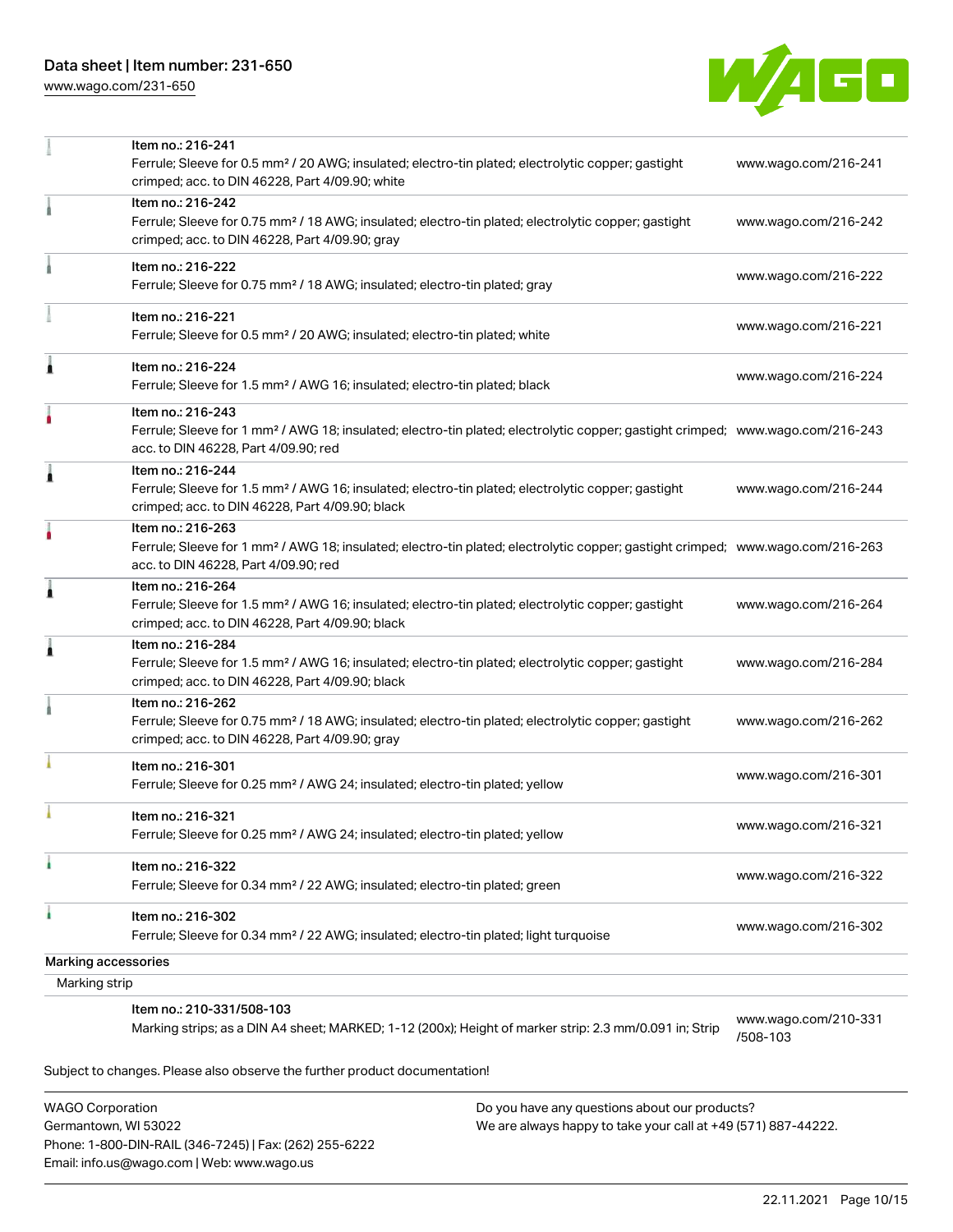length 182 mm; Horizontal marking; Self-adhesive; white

|                | Item no.: 210-331/508-104<br>Marking strips; as a DIN A4 sheet; MARKED; 13-24 (200x); Height of marker strip: 2.3 mm/0.091 in; Strip<br>length 182 mm; Horizontal marking; Self-adhesive; white | www.wago.com/210-331<br>/508-104 |
|----------------|-------------------------------------------------------------------------------------------------------------------------------------------------------------------------------------------------|----------------------------------|
|                | Item no.: 210-332/508-202<br>Marking strips; as a DIN A4 sheet; MARKED; 1-16 (160x); Height of marker strip: 3 mm; Strip length 182<br>mm; Horizontal marking; Self-adhesive; white             | www.wago.com/210-332<br>/508-202 |
|                | Item no.: 210-332/508-204<br>Marking strips; as a DIN A4 sheet; MARKED; 17-32 (160x); Height of marker strip: 3 mm; Strip length<br>182 mm; Horizontal marking; Self-adhesive; white            | www.wago.com/210-332<br>/508-204 |
|                | Item no.: 210-332/508-206<br>Marking strips; as a DIN A4 sheet; MARKED; 33-48 (160x); Height of marker strip: 3 mm; Strip length<br>182 mm; Horizontal marking; Self-adhesive; white            | www.wago.com/210-332<br>/508-206 |
|                | Item no.: 210-332/508-205<br>Marking strips; as a DIN A4 sheet; MARKED; 1-32 (80x); Height of marker strip: 3 mm; Strip length 182<br>mm; Horizontal marking; Self-adhesive; white              | www.wago.com/210-332<br>/508-205 |
| Tools          |                                                                                                                                                                                                 |                                  |
| Operating tool |                                                                                                                                                                                                 |                                  |
|                | Item no.: 209-130<br>Operating tool; suitable for 264, 280 and 281 Series; 1-way; of insulating material; white                                                                                 | www.wago.com/209-130             |
|                | Item no.: 209-132<br>Operating tool; for connecting comb-style jumper bar; 2-way; of insulating material                                                                                        | www.wago.com/209-132             |
|                | Item no.: 210-657<br>Operating tool; Blade: 3.5 x 0.5 mm; with a partially insulated shaft; short; multicoloured                                                                                | www.wago.com/210-657             |
|                | Item no.: 210-720<br>Operating tool; Blade: 3.5 x 0.5 mm; with a partially insulated shaft; multicoloured                                                                                       | www.wago.com/210-720             |
|                | Item no.: 231-131<br>Operating tool; made of insulating material; 1-way; loose; white                                                                                                           | www.wago.com/231-131             |
|                | ltem no.: 231-291<br>Operating tool; made of insulating material; 1-way; loose; red                                                                                                             | www.wago.com/231-291             |
|                | Item no.: 280-432<br>Operating tool; made of insulating material; 2-way; white                                                                                                                  | www.wago.com/280-432             |
|                | Item no.: 280-434<br>Operating tool; made of insulating material; 4-way                                                                                                                         | www.wago.com/280-434             |
|                | Item no.: 280-437<br>Operating tool; made of insulating material; 7-way                                                                                                                         | www.wago.com/280-437             |
|                |                                                                                                                                                                                                 |                                  |

Subject to changes. Please also observe the further product documentation!

WAGO Corporation Germantown, WI 53022 Phone: 1-800-DIN-RAIL (346-7245) | Fax: (262) 255-6222 Email: info.us@wago.com | Web: www.wago.us Do you have any questions about our products? We are always happy to take your call at +49 (571) 887-44222.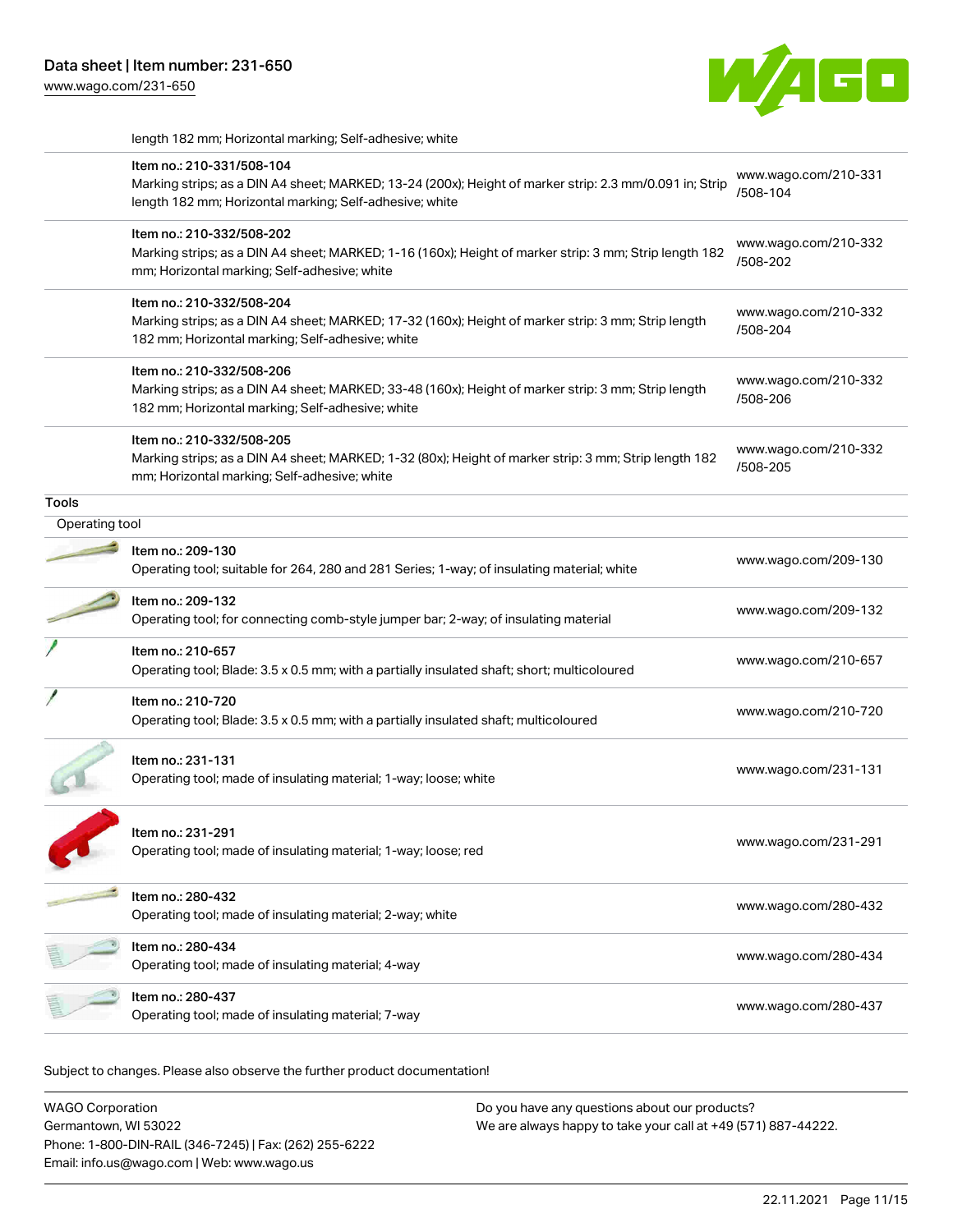Phone: 1-800-DIN-RAIL (346-7245) | Fax: (262) 255-6222

Email: info.us@wago.com | Web: www.wago.us

[www.wago.com/231-650](http://www.wago.com/231-650)



|                                                 | Item no.: 280-440<br>Operating tool; made of insulating material; 10-way                        |                                                                                                                |                      | www.wago.com/280-440 |  |
|-------------------------------------------------|-------------------------------------------------------------------------------------------------|----------------------------------------------------------------------------------------------------------------|----------------------|----------------------|--|
|                                                 | Item no.: 280-435                                                                               |                                                                                                                |                      |                      |  |
|                                                 | Operating tool; made of insulating material; 5-way; gray                                        |                                                                                                                |                      | www.wago.com/280-435 |  |
|                                                 | Item no.: 280-436<br>Operating tool; made of insulating material; 6-way                         |                                                                                                                |                      | www.wago.com/280-436 |  |
|                                                 |                                                                                                 |                                                                                                                |                      |                      |  |
|                                                 | Item no.: 280-438<br>Operating tool; made of insulating material; 8-way                         |                                                                                                                |                      | www.wago.com/280-438 |  |
|                                                 | Item no.: 280-433<br>Operating tool; made of insulating material; 3-way                         |                                                                                                                |                      | www.wago.com/280-433 |  |
| Cover                                           |                                                                                                 |                                                                                                                |                      |                      |  |
| Cover                                           |                                                                                                 |                                                                                                                |                      |                      |  |
|                                                 |                                                                                                 |                                                                                                                |                      |                      |  |
|                                                 | Item no.: 231-669<br>Lockout caps; for covering unused clamping units; orange                   |                                                                                                                |                      | www.wago.com/231-669 |  |
| Insulations stops                               |                                                                                                 |                                                                                                                |                      |                      |  |
| Insulation stop                                 |                                                                                                 |                                                                                                                |                      |                      |  |
|                                                 | Item no.: 231-672<br>Insulation stop; 0.75 - 1 mm <sup>2</sup> ; dark gray                      |                                                                                                                |                      | www.wago.com/231-672 |  |
| Leece                                           | Item no.: 231-670<br>Insulation stop; 0.08-0.2 mm <sup>2</sup> / 0.2 mm <sup>2</sup> "s"; white |                                                                                                                |                      | www.wago.com/231-670 |  |
| cell                                            | Item no.: 231-671<br>Insulation stop; 0.25 - 0.5 mm <sup>2</sup> ; light gray                   |                                                                                                                | www.wago.com/231-671 |                      |  |
| <b>Downloads</b><br>Documentation               |                                                                                                 |                                                                                                                |                      |                      |  |
| <b>Additional Information</b>                   |                                                                                                 |                                                                                                                |                      |                      |  |
| Technical explanations                          |                                                                                                 | 2019 Apr 3                                                                                                     | pdf<br>2.0 MB        | Download             |  |
| <b>CAD files</b>                                |                                                                                                 |                                                                                                                |                      |                      |  |
| CAD data                                        |                                                                                                 |                                                                                                                |                      |                      |  |
| 2D/3D Models 231-650                            |                                                                                                 |                                                                                                                | <b>URL</b>           | Download             |  |
|                                                 | Subject to changes. Please also observe the further product documentation!                      |                                                                                                                |                      |                      |  |
|                                                 |                                                                                                 |                                                                                                                |                      |                      |  |
| <b>WAGO Corporation</b><br>Germantown, WI 53022 |                                                                                                 | Do you have any questions about our products?<br>We are always happy to take your call at +49 (571) 887-44222. |                      |                      |  |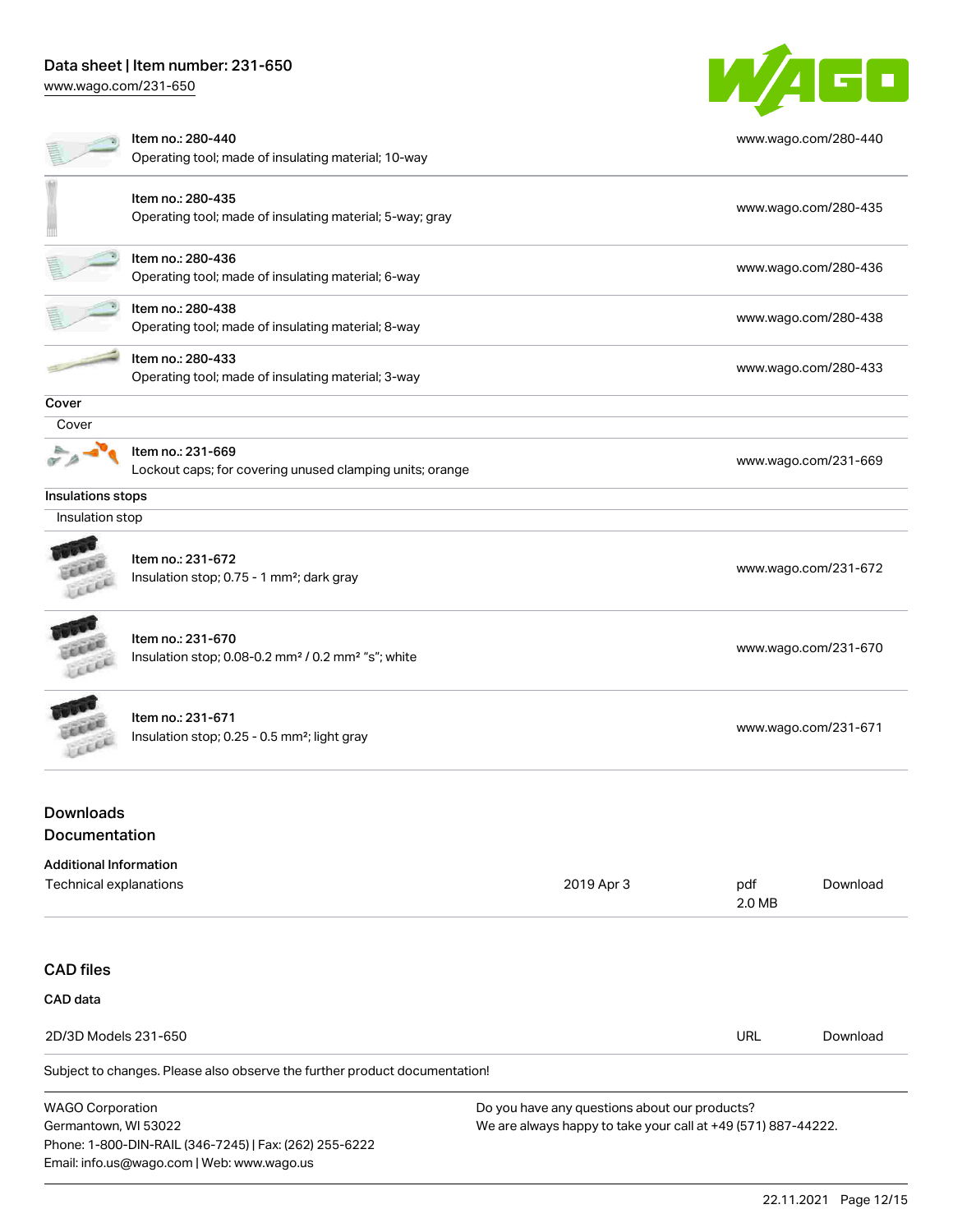

| CAE data                                                                                                                                     |            |          |
|----------------------------------------------------------------------------------------------------------------------------------------------|------------|----------|
| EPLAN Data Portal 231-650                                                                                                                    | URL        | Download |
| ZUKEN Portal 231-650                                                                                                                         | <b>URL</b> | Download |
|                                                                                                                                              |            |          |
| <b>Environmental Product Compliance</b>                                                                                                      |            |          |
| <b>Compliance Search</b>                                                                                                                     |            |          |
| Environmental Product Compliance 231-650                                                                                                     |            | Download |
| 1-conductor male connector; CAGE CLAMP <sup>®</sup> ; 2.5 mm <sup>2</sup> ; Pin spacing 5.08 mm; 20-pole;<br>$2,50$ mm <sup>2</sup> ; orange |            |          |

#### Installation Notes



Inserting a conductor via 3.5 mm screwdriver – CAGE CLAMP® actuation parallel to conductor entry.



Inserting a conductor via 3.5 mm screwdriver – CAGE CLAMP® actuation perpendicular to conductor entry.



Inserting a conductor into CAGE CLAMP® unit via operating lever (231-291).



Inserting a conductor via operating tool.

Subject to changes. Please also observe the further product documentation!

WAGO Corporation Germantown, WI 53022 Phone: 1-800-DIN-RAIL (346-7245) | Fax: (262) 255-6222 Email: info.us@wago.com | Web: www.wago.us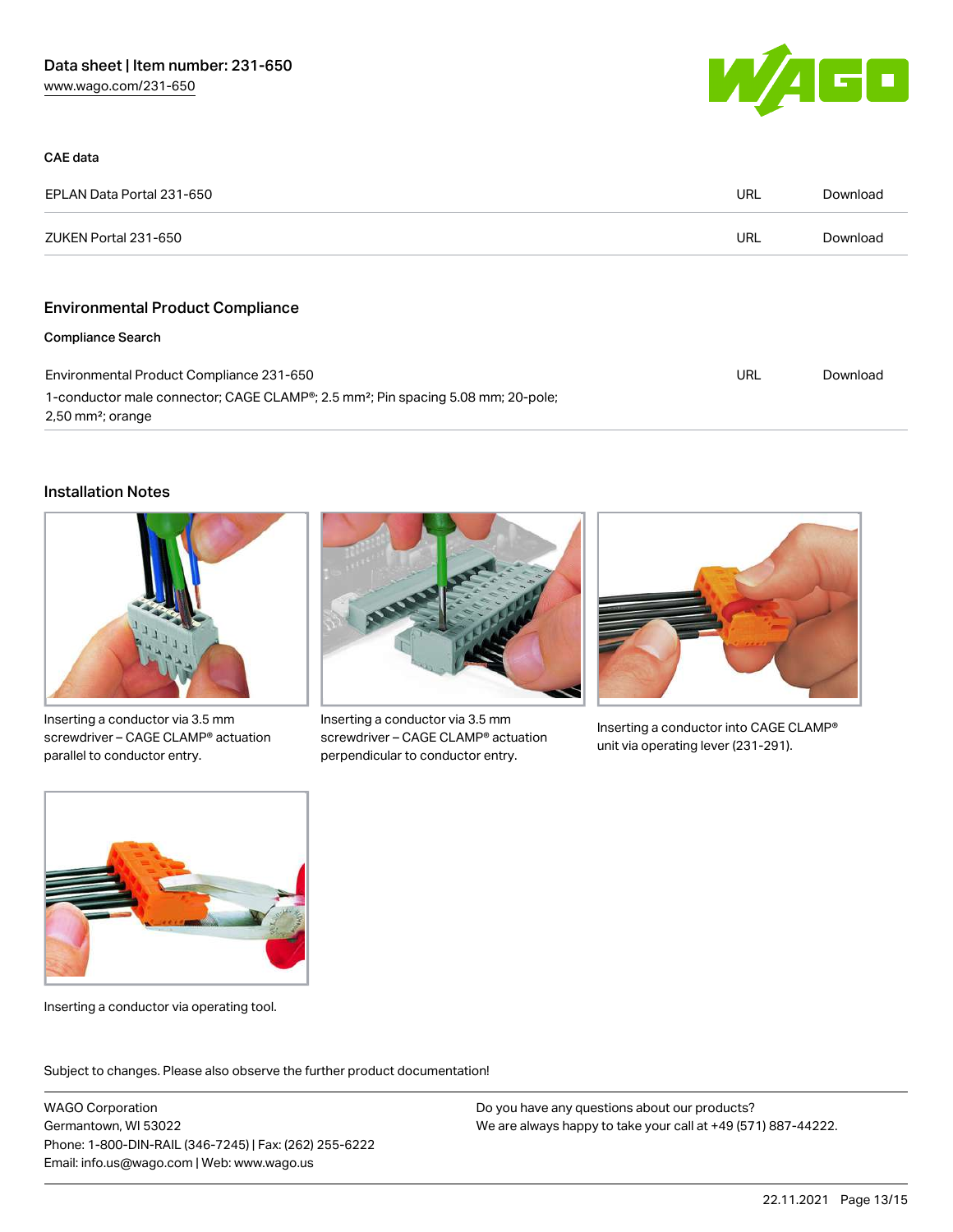[www.wago.com/231-650](http://www.wago.com/231-650)

Coding





Coding a male header – fitting coding key(s).



Testing – female connector with CAGE CLAMP®

Integrated test ports for testing perpendicular to conductor entry via 2 or 2.3 mm Ø test plug

#### Installation



Male connector with strain relief plate



Strain relief housing shown with a male connector equipped with CAGE CLAMP®

Subject to changes. Please also observe the further product documentation!

WAGO Corporation Germantown, WI 53022 Phone: 1-800-DIN-RAIL (346-7245) | Fax: (262) 255-6222 Email: info.us@wago.com | Web: www.wago.us